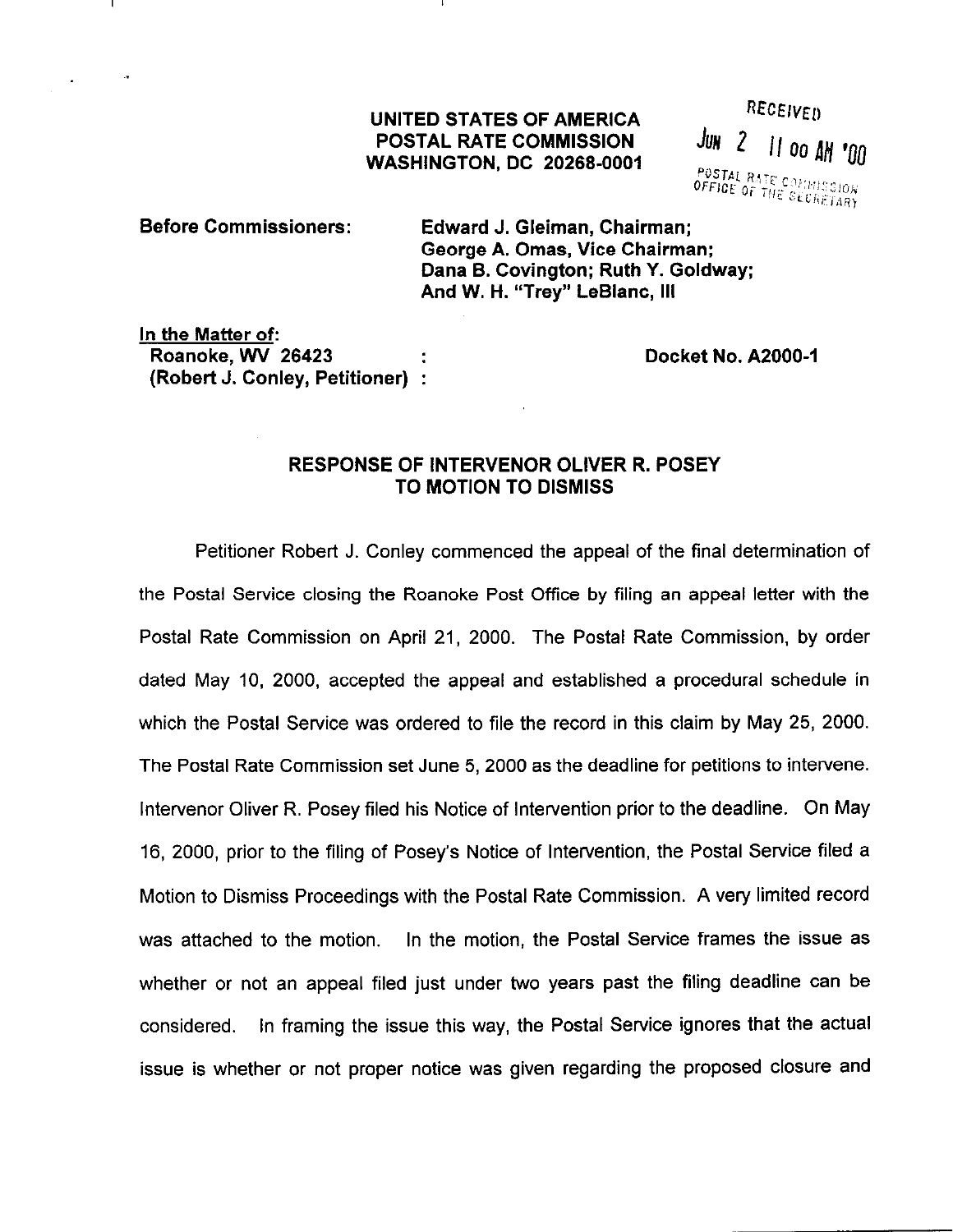final determination which would, in turn, trigger the running of the appeal period. The Postal Service failed to meet the notice requirements of the regulations. Therefore, the Motion of the United States Postal Service to Dismiss should be denied.

### **BACKGROUND**

The Roanoke Post Office was temporarily suspended in the early 1980s during the construction of the Stonewall Jackson Dam project. Alternative service was provided by what is now the Walkersville/Crawford Post Office, located in a very small community that is in the opposite direction of the local commerce centers from Roanoke.' In 1984, the Postal Service attempted to close the Roanoke Post Office. An appeal was filed with the Postal Rate Commission. The Postal Rate Commission set aside the final determination of the Postal Service, finding that the determination was not supported by substantial evidence. $<sup>2</sup>$  In its finding, the Postal Rate Commission</sup> noted that it had received over 140 letters regarding the closure.<sup>3</sup> Since the Roanoke Post office was suspended, the Roanoke Community has experienced residential and commercial growth, spurred in part by extensive and ongoing development of the Stonewall Jackson Lake State Park.<sup>4</sup> Despite the growth in the area, the Postal Service contends that it issued a revised proposal to close the post office in 1997 and issued a final determination in 1998. The Postal Service further states that no comments were received on the revised proposal and no timely appeal was filed on the final determination.

<sup>&</sup>lt;sup>1</sup> See Oliver R. Posey Affidavit, attached as Exhibit I-1.

<sup>&</sup>lt;sup>2</sup> Commission Opinion, Docket No. A85-11, Roanoke, West Virginia 26423 (April 10, 1985).

 $3$  Id.

 $4$  Exhibit I-1.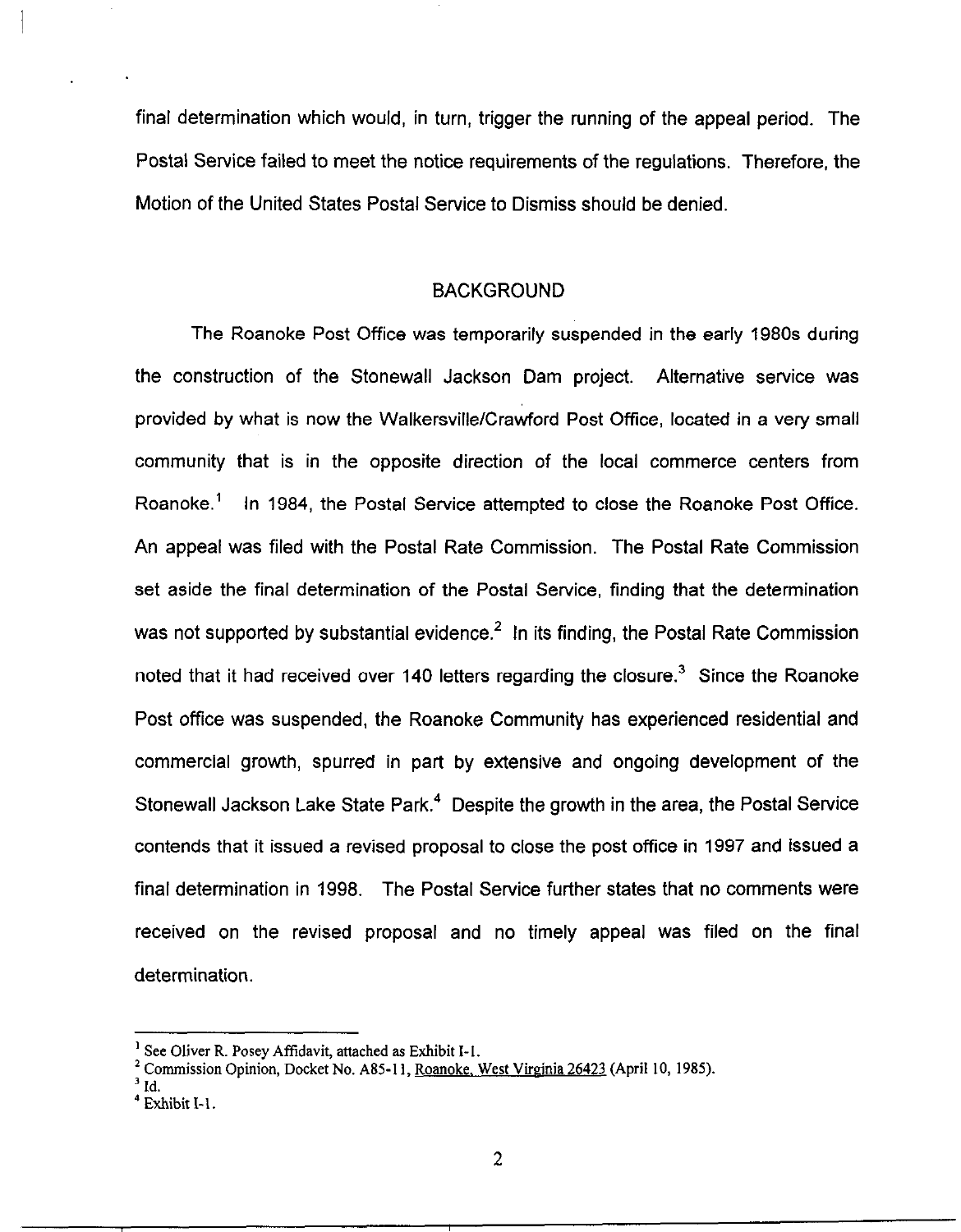#### ARGUMENT

The legal issue in this case is whether or not the Postal Service provided proper notice of its proposal and final determination to close the Roanoke Post Office. In this case, proper notice was not given. Therefore, there is no basis for dismissing this appeal as being filed untimely and the final determination of the Postal Service should be set aside.

The Postal Service must give adequate notice of its intention to close a post office.<sup>5</sup> The Postal Service contends that it gave proper notice. As support for its motion, it attached, as Exhibit 3, a document alleged to be the cover sheet of the revised proposal to close the Roanoke Post Office. The Postal Service also attached, as Exhibit 2, a document alleged to be the final determination to close the Roanoke Post Office. The Postal Service alleges that both notices were posted at the Walkersville/Crawford Post Office, the post office providing alternative service for the Roanoke Post Office, and that this constitutes proper notice under 39 C.F.R. §  $241.3(d)(4)(v)$ . The Postal Service appears to be correct in regards to the Walkersville/Crawford Post Office being the post office providing alterative service for the Roanoke Post Office and this regulation making mention of the post office providing alternative service; however, this subsection refers to where the record is to be maintained not to what constitutes proper notice.

The regulations provide that "[A] copy of the written proposal and a signed invitation for comments must be posted prominently in each affected post office."6

 $\mathbf{I}$ 

<sup>&</sup>lt;sup>5</sup> 39 U.S.C § 404(b)(1).

 $6$  39 C.F.R.  $\frac{5}{2}$  241,3(d)(1).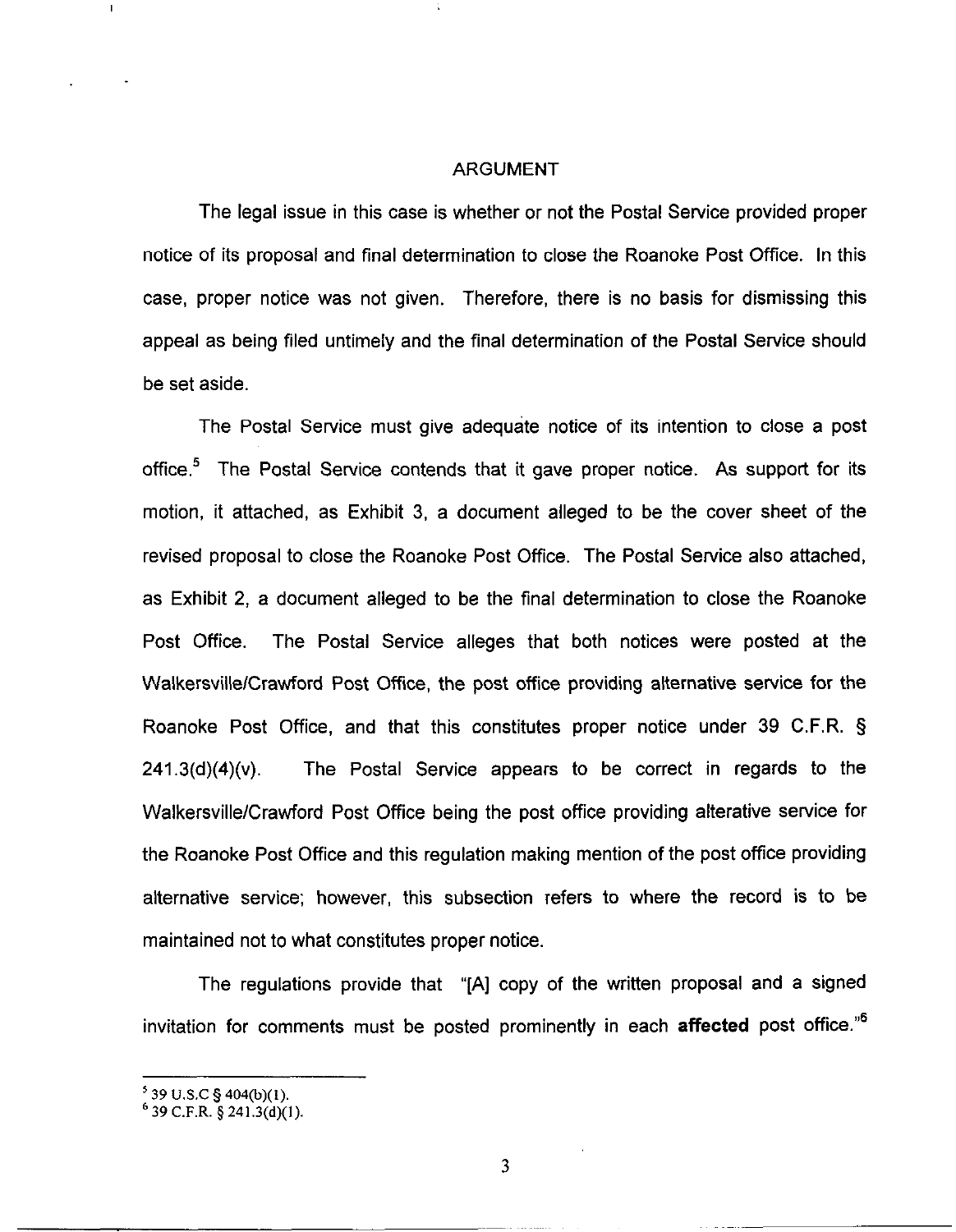(emphasis added). The regulations also provide that "[IIf a final determination is made to close or consolidate this post office, after public comments on this proposal are received and taken into account, a notice of that final determination must be posted in this post office."' Because the Roanoke Post Office was suspended which made it impossible to comply with the normal procedure for providing notice, the Postal Service has a mandatory duty to take any other steps required to ensure that the people affected by the closure understand the proposed action. $<sup>8</sup>$  Based on its erroneous</sup> reading of 39 C.F.R.  $\S$  241.3(d)(4)(v), the Postal Service apparently believed that posting notice at the post office providing alternative service to the Roanoke Post Office would constitute sufficient notice. However, the Postal Service has conspicuously failed to submit any supporting affidavits that establish the manner and location in which the notices were posted at the Walkersville/Crawford Post Office or which establish the presence of any other action taken to ensure that the affected patrons understood the nature of the Postal Service's action.

The Postal Service's own contentions that no comments were received on the proposal to close the post office and that no appeal was timely filed on the final determination belie the fact that proper notice was given to the people served by the Roanoke Post Office. This is particularly obvious when the widespread opposition to the closure in 1984 is considered. The combination of the tremendous opposition to the prior closure attempt, the lack of any opposition to the current closure, the suspension of the affected post office, and remote locale of the post office providing alternative service, should have made the Postal Service aware that its limited efforts

 $^7$  39 C.F.R. § 241.3(c)(4)(vii)(A).

 $8^{8}$  39 C.F.R.  $8$  241.3(d)(3).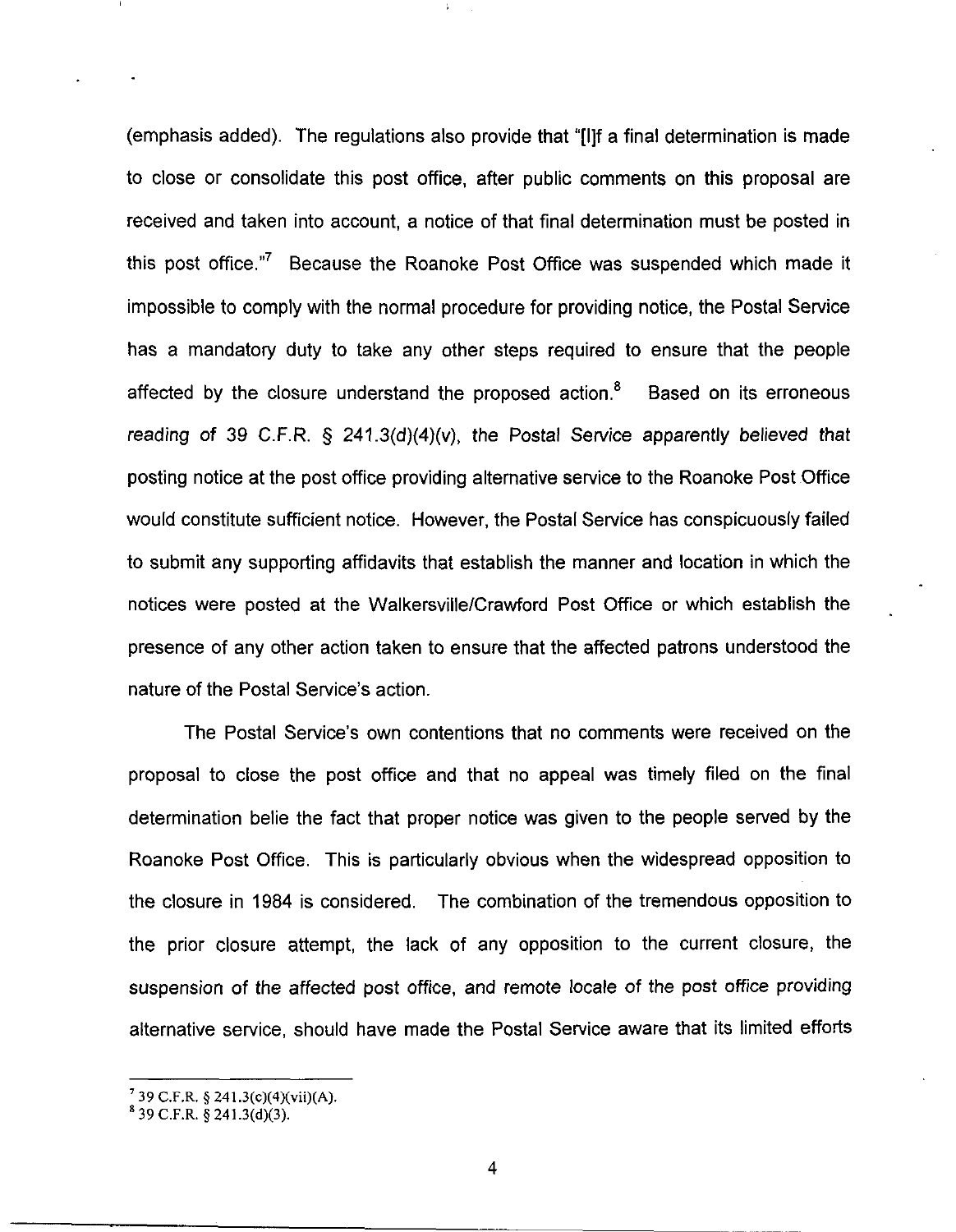did not provide the affected public with notice of its actions. Because the Postal Service has failed to show that proper notice was given regarding its proposed action and its final determination, no appeal period has lapsed and the Motion of the United States Postal Service to Dismiss Proceedings is improper.

 $\ddagger$ 

#### **CONCLUSION**

Rather than complying with the order of the Postal Rate Commission, the Postal Service has chosen to file its Motion to Dismiss, without offering any statutory or factual support for its position, in an apparent effort to avoid addressing the substantive issues presented in this proceeding.

Wherefore, the intervenor requests that the Motion of the United States Postal Service to Dismiss Proceedings be denied and that the final determination of the Postal Service be set aside immediately due to the failure of the Postal Service to provide the administrative record as ordered by the Postal Rate Commission. In the alternative, the intervenor requests that the Motion to Dismiss be denied, that the Postal Service be limited to the use of that part of the record that it has attached to its Motion to Dismiss, and that the appeal proceed along with the briefing schedule previously set by the Postal Rate Commission.

Respectfully submitted,

OLIVER R. POSEY lntervenor By counsel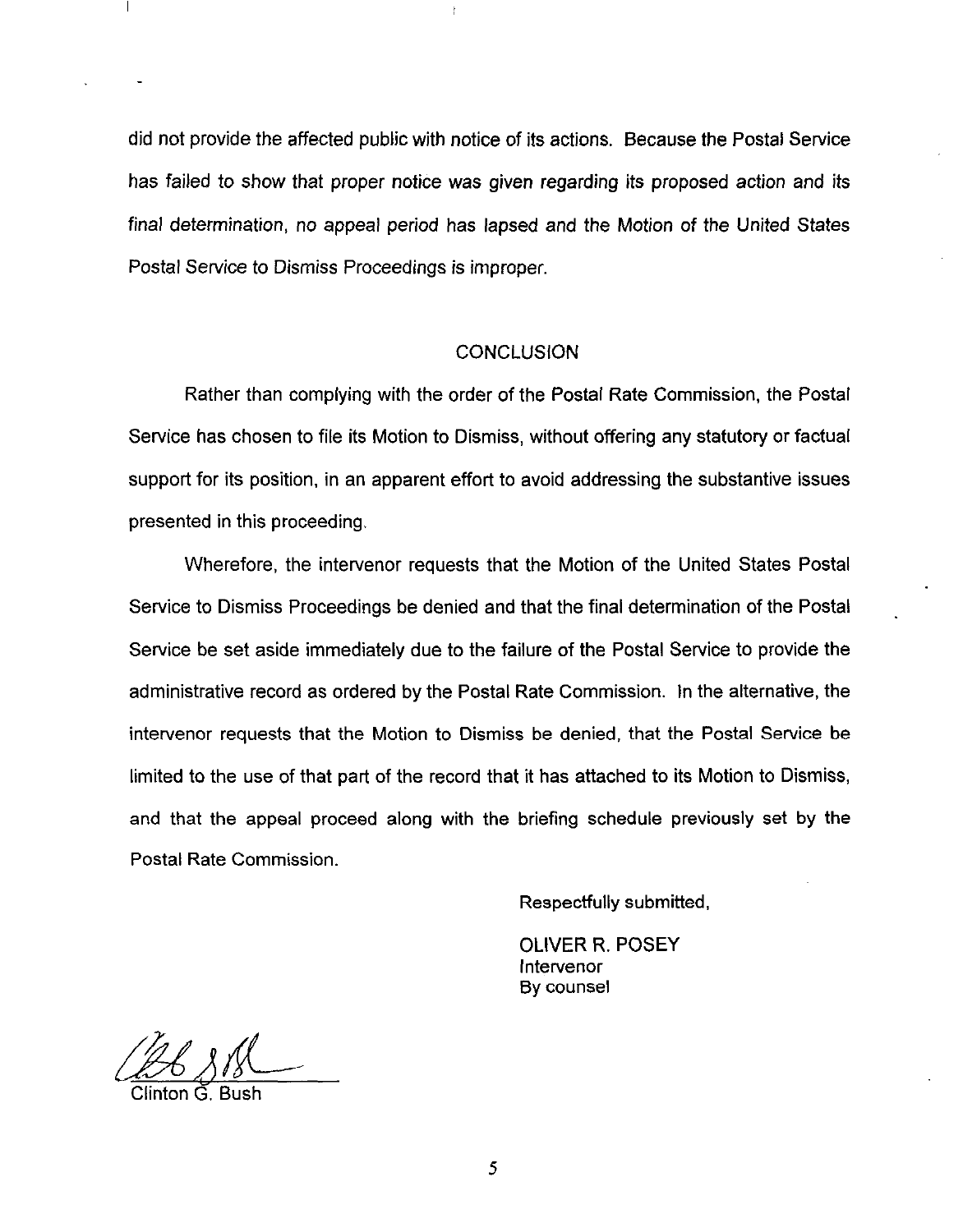### CERTIFICATE OF SERVICE

I hereby certify that I have this day served the foregoing document upon all participants of record in this proceeding in accordance with Section 12 of the Rules of Practice, specifically by mailing true copies to the U.S. Postal Service and to Robert J. Conley, Petitioner, by depositing same in the U. S. Mail, postage paid, on the  $\mathbb{E}^{\mathbb{C}}$ day of May, 2000.

Clinton G. Bush, Esquire WV State Bar ID No.: 6555 Wilson & Bailey 122 Court Avenue P. 0. Box 1310 Weston, WV 26452 (304) 269-l 311 (telephone) (304) 269-l 315 (facsimile)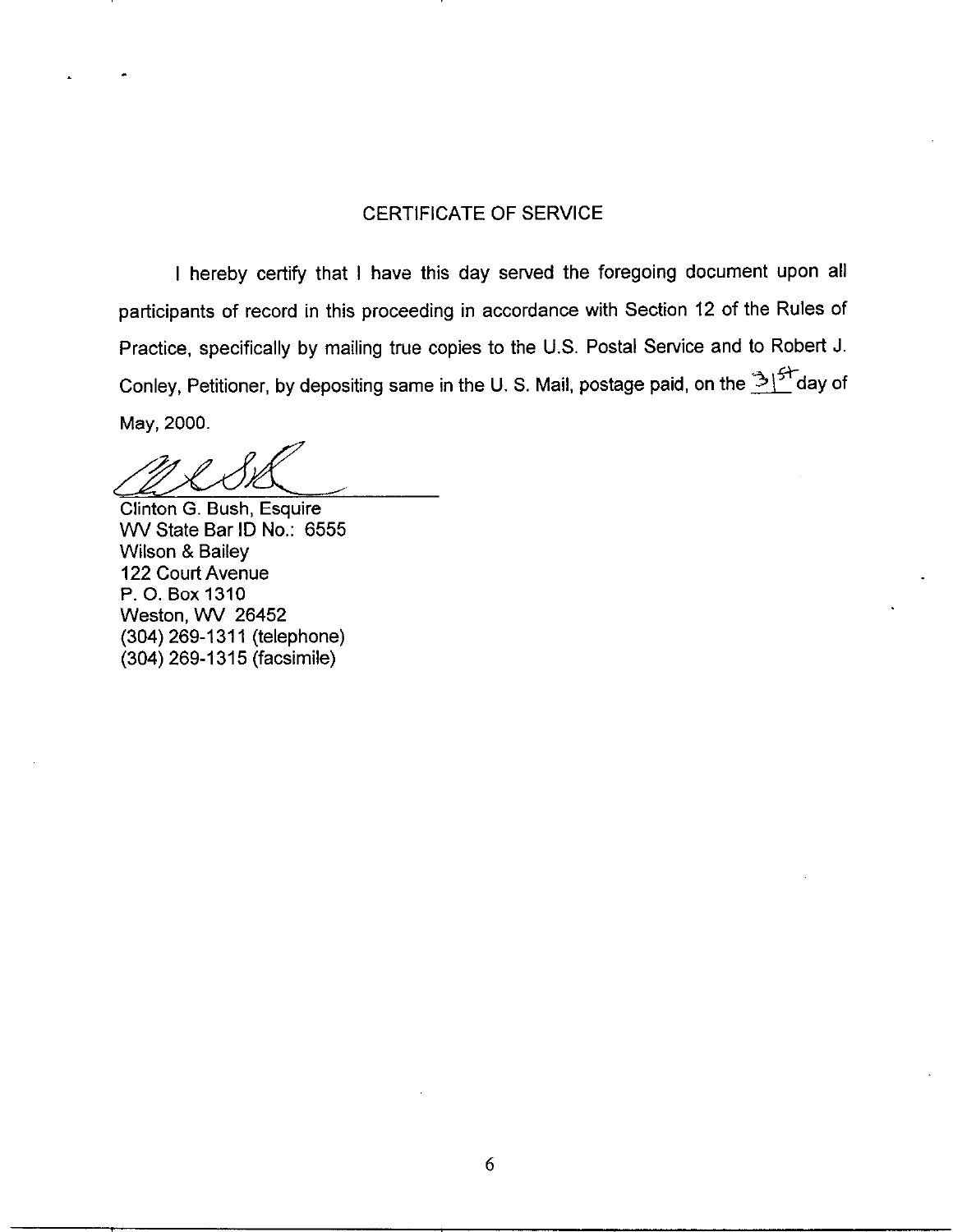### UNITED STATES OF AMERICA POSTAL RATE COMMISSION WASHINGTON, DC 20266-0001

| Before Commissioners: | Edward J. Gleiman, Chairman;<br>George A. Omas, Vice Chairman;<br>Dana B. Covington; Ruth Y. Goldway;<br>And W. H. "Trey" LeBlanc, III |
|-----------------------|----------------------------------------------------------------------------------------------------------------------------------------|
| in the Matter of:     |                                                                                                                                        |

In Roanoke, WV 26423 (Robert J. Conley, Petitioner) :

Docket No. A2000-1

# AFFIDAVIT:

STATE OF WEST VIRGINIA, COUNTY OF LEWIS, TO WIT:

Oliver R. Posey, the affiant, having first been duly sworn avers and says:

1) That my name is Oliver R. Posey; that my address is Route 2 Box 95 Roanoke, West Virginia; that my telephone number is (304) 452-8255.

2) That I am served by the Roanoke, West Virginia Post Office;

3) That I am an intervenor in the above-referenced proceeding;

4) That I oppose the closure of the Roanoke Post Office;

5) That I was the petitioner in the Postal Service's prior attempt to close the Roanoke Post Office in Docket No. A85-11;

6) That I became aware of the fact that the Postal Service was attempting to close the Roanoke Post Office in 1984 because I was finishing up my duties as Officer In Charge at the Crawford Post Office (now the WalkersvillelCrawford Post Office -- the post office providing alternative service for the Roanoke Post Office) at the time;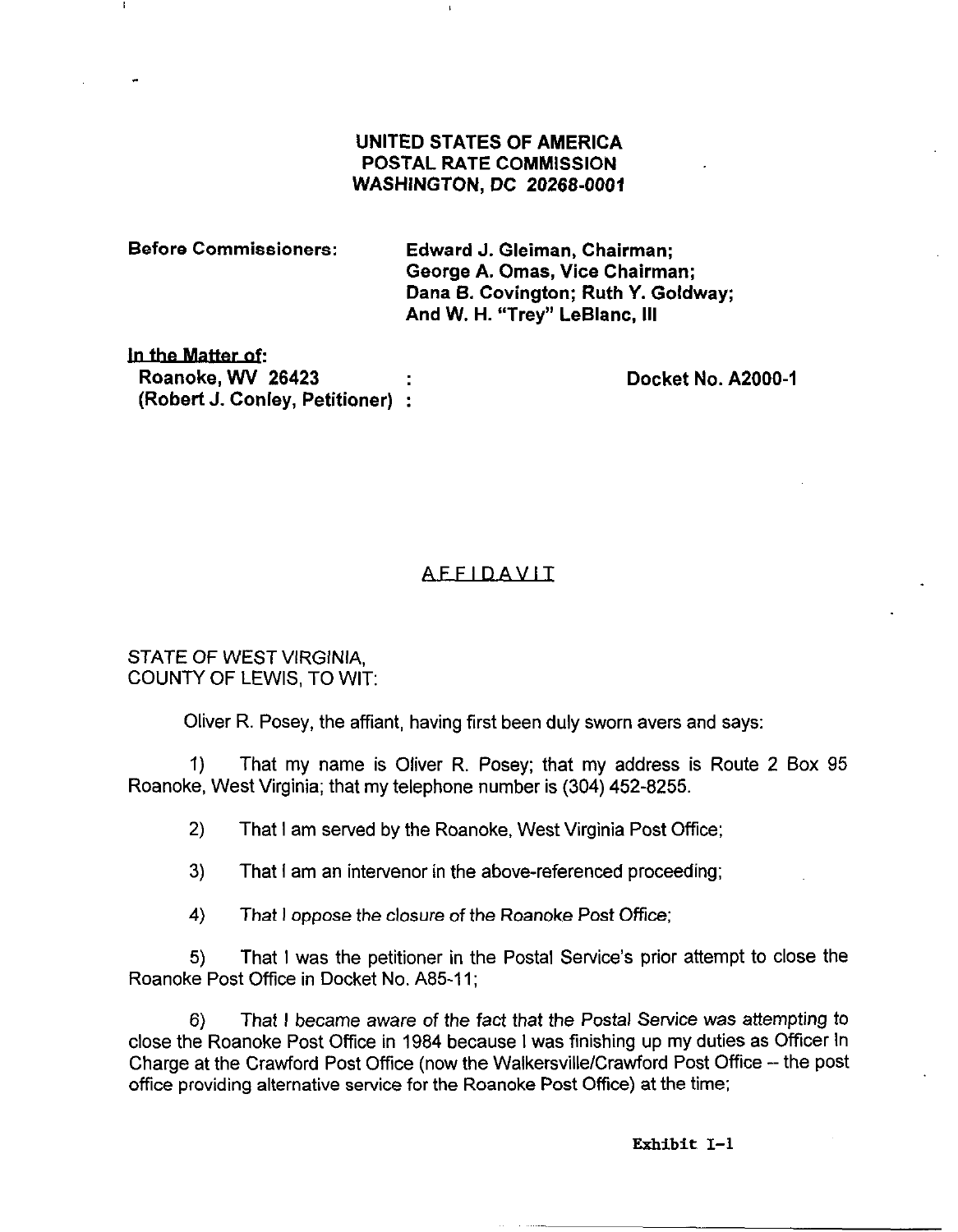Docket No. A2000-1 Oliver R. Posey Affidavit Page two

7) That, in 1984, I also received a questionnaire the Postal Service providing me with the opportunity to express my opinion regarding the closure and I am aware that many other people who were served by the Roanoke Post Office received similar questionnaires in 1984;

8) That I was not aware of the notice of closure purportedly posted at the Walkersville/Crawford Post Office in the Postal Service's most recent attempt to close the Roanoke Post Office as the Walkersville Post Office is located in the town of Walkersville, West Virginia, a very small town that is not near any interstate highway or center of commerce and I seldom have occasion to use that post office, usually opting to use the post office in Weston, West Virginia which is the county seat of Lewis County;

9) That the center of the Roanoke community is nearly in the center between the Weston Post Office and WalkersvillelCrawford Post Office;

10) That the Weston Post Office is more convenient for me to use because it is located in the commerce center of the area rather than away from it like the Walkersville/Crawford Post Office;

11) That I know of no resident of the area served by the Roanoke Post Office that became aware of the Postal Service's closure of that post office because of any public notice posted at the post office providing alternative service;

12) That since the Roanoke Post Office was suspended for the Stonewall Jackson Dam project, many people have moved into the Roanoke area and some businesses have established themselves in the area;

13) That, based upon information and belief, the current large-scale development of the Stonewall Jackson State Park will spur further spur residential and commercial growth in the area;

14) That both before the suspension of the Roanoke Post Office for the Stonewall Jackson Dam project and after Postal Rate Commission set aside the POStal Service's earlier closure determination, the Postal Service represented to me and other members of the Roanoke community that a post office would again be established in Roanoke;

15) That I am of the opinion that the closure of the Roanoke Post Office will adversely affect the quality of postal service received by the Roanoke community as Well as impact on the identity of the community itself;